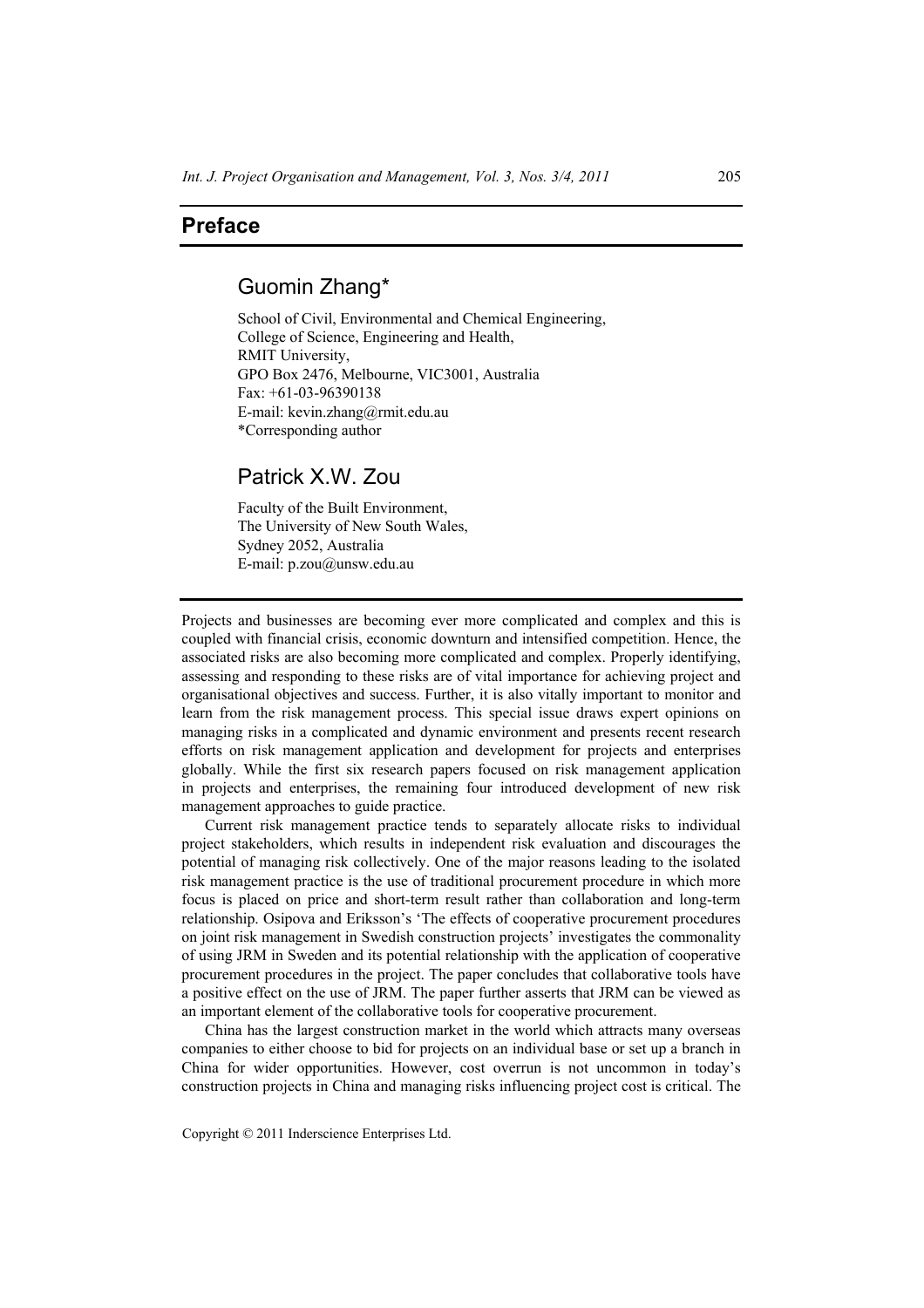#### 206 *G. Zhang and P.X.W. Zou*

aim of Wang and Yuan's 'Major cost-overrun risks in construction projects in China' is to provide a better understanding of cost overrun risks in the Chinese market and develop strategies for minimising the likelihood of occurrence and possible effect of key risks. The findings of this paper are useful to both domestic and foreign practitioners, providing them with informed strategies to better manage cost overrun risks associated with construction projects in China.

Optimal risk allocation decides the success of public private partnership (PPP) projects. Among the various risks that may eventually materialise in PPP projects, demand risk is the most controversial risk as it causes demand for a service to vary adversely. Managing demand risk effectively is paramount to PPP stakeholders. Jin, Lee and Zhang's 'Critical uncertainty factors for efficient allocation of demand risk in privately financed public infrastructure projects in Australia' proposes to study demand risk allocation through investigating uncertainty factors based on transaction cost economics, in order to minimise risk management-related costs in a long term view. Through an industry-wide questionnaire survey, critical uncertainty factors are ascertained and scrutinised to help PPP stakeholders to manage demand risk more efficiently.

In the energy industry, off-take agreements are used to allow the purchasers to commit themselves to purchase a predefined quantity of the goods or services produced by a project, which can be used by the lenders as a form of guarantee. While the purchasers may have obligated themselves to the promised commitment, they may, under special circumstances, do not want to take the contracted goods or services and as a result should pay a penalty equal to the fixed costs of the project. Option capacity is often used to conquer this kind of stiffness and mitigate the purchasers' risk. Costantino and Pellegrino's 'Risk mitigation in take or pay and take and pay contracts in project financing: the purchaser's perspective' developed a computational model based on real options to estimate the value of this risk mitigation tool. The model uses Monte Carlo technique to price the option and employs a fuzzy Delphi method to determine the uncertain input parameters, in order to present a fair value of the contract.

A managed investment scheme sets up an investment vehicle where members of the scheme dedicate the power of operating and managing the scheme to nominated entity. Managed investment scheme is often used in primary production, and the investment returns are subject to economic conditions, extreme natural events, weather, market competition, pests, diseases and consumer behaviour. In a nutshell, risk abounds in setting up and managing such investment projects. Carmichael and Balatbat's 'Risk associated with managed investment primary production projects' develops a quantitative investment risk model to assist informed decision making based on estimates of the probability of business failure, the probability of a return and the probability of when that return will occur.

Construction projects are inherent with diverse risks. Contractors generally price the risk when preparing for the tender. However, it appears to be not clear how contractors actually take account of risk in the whole process of calculating prices for their construction bids. Laryea's 'Risk accountability in the tender process of contractors in Ghana and UK' aims to explore systematic differences in approaches used by contractors in different countries to take account of risk when calculating their bids for construction work. A series of investigations and live observational case studies of the whole tender process are presented in the paper to ascertain and compare differences in the way that risk is taken into account by contractors in Ghana and UK.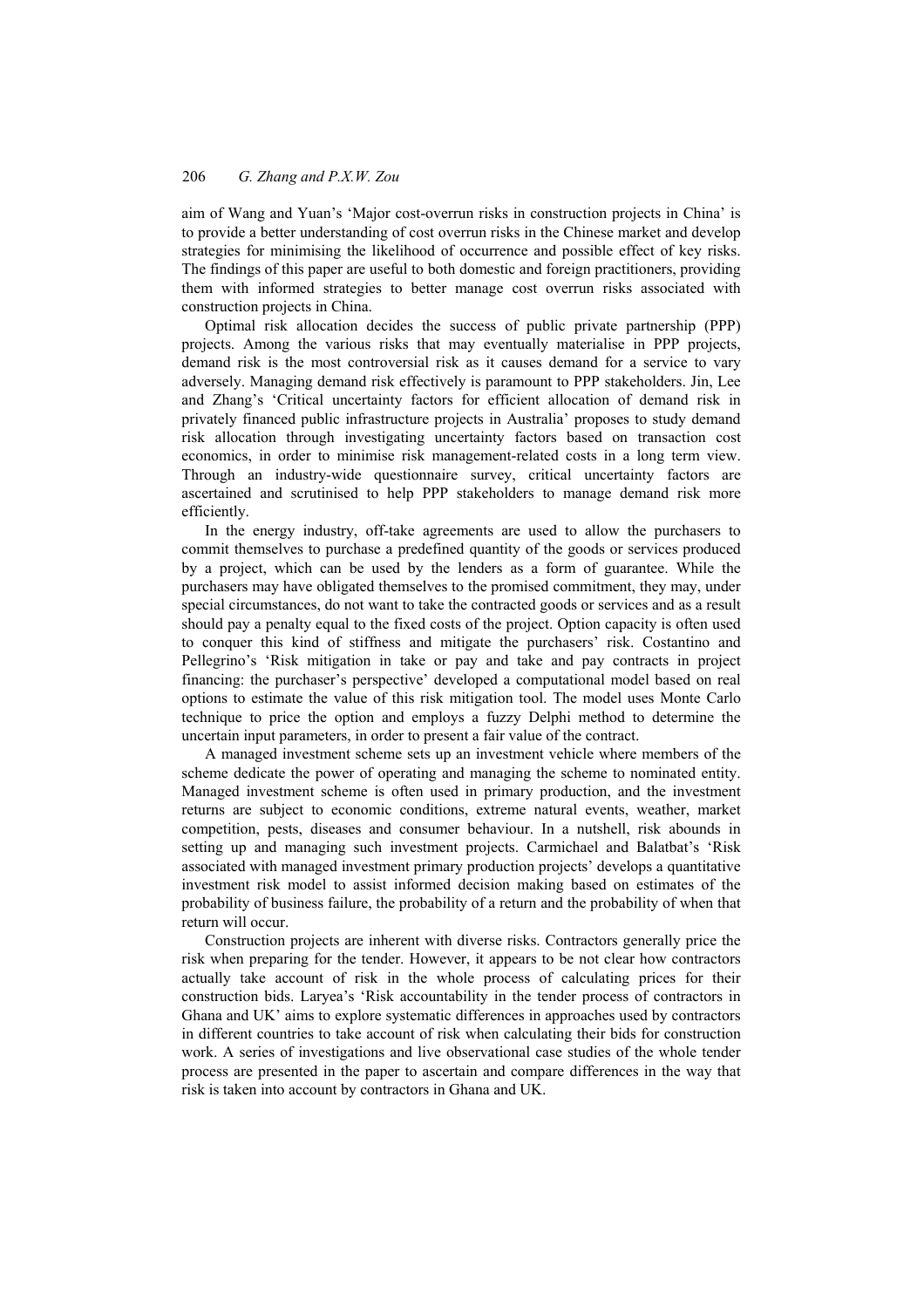#### *Preface* 207

Social infrastructure has strong connections to the community, and hence the public is an important stakeholder who is too important to be overlooked. With a number of unsuccessful experiences, e.g., the cross city tunnel project in Sydney, government realises and stresses the importance of consultation, collaboration and community engagement in delivering social infrastructure projects. Construction organisations' technical skills have been well established in dealing with traditional risk, managing human perceptions of construction related risk is, however, a great challenge. Loosemore's 'Managing stakeholder perceptions of risk and opportunity in social infrastructure projects using a multimedia approach' critically analyses the problems with current risk management practices. It is revealed that most current risk management approaches are not driven by the need for broad consultation and engender negative response from the community, risk is managed in isolation and often transferred to the party of least resistance, and the construction industry has a narrow view of its stakeholder base. The paper further discusses the power of multimedia as a solution by better engaging the public in the risk management process in a practical and realistic way. A new risk management methodology called ROMS is briefly introduced at the end.

Past literature commonly categorises construction risks in a hierarchical structure, and risks under different branch of the structure are seen to be independent. However, the cause-effect relationship among risk factors demonstrates to be dynamic which results in a network risk structure rather than one-way hierarchical risk structure. Risk paths representing the causal relationships between risk sources, events and consequences have been proposed for effective risk identification in recent years. On the other hand, different project systems may react differently to risk factors and the vulnerability of a project system has to be taken into account. Ozcan, Dikmen and Birgonul's 'Assessment of risk paths in construction projects' aims to develop a risk path assessment model which combines risk path and vulnerability in the management of construction project risks. The paper presents the development of the risk path assessment model and associated prediction models.

Earned value management (EVM) is widely used for project monitoring and controlling in many construction projects. However, EVM technique does not consider risk and distinguish among earned value gained from activities with different criticality level, which significantly compromises the effectiveness of EVM. Risk management may complement EVM in practice. Diamantas, Kirytopoulos and Leopoulos' 'Earned value management under risk' presents a new criticality index in EVM to monitor and control project progress, based on the synergy between project risk management and earned value management. Two new stochastic indices, i.e., the weighted time estimate at completion index and the weighted schedule performance index, are established, taking into consideration of the stochastic nature of project activity duration and risk exposure.

A growing awareness has been established in the building industry on the necessity of reducing carbon footprint. Using materials with lower embodied energy, optimising the construction process, and reducing energy consumption in the post construction phases all help. In recent years, energy efficient buildings and associated green technologies have been well developed in developed countries. The application of energy efficient technologies in developing countries such as China appears to progress slowly. This might be due to the risks and uncertainties associated with developing green buildings. A mature building energy efficiency market has yet to be established in China. Zou, Qin, Zhang and Wang's 'Risk factor analysis of the Chinese building energy efficiency market using system dynamics methodology' argues that risk factors in building energy